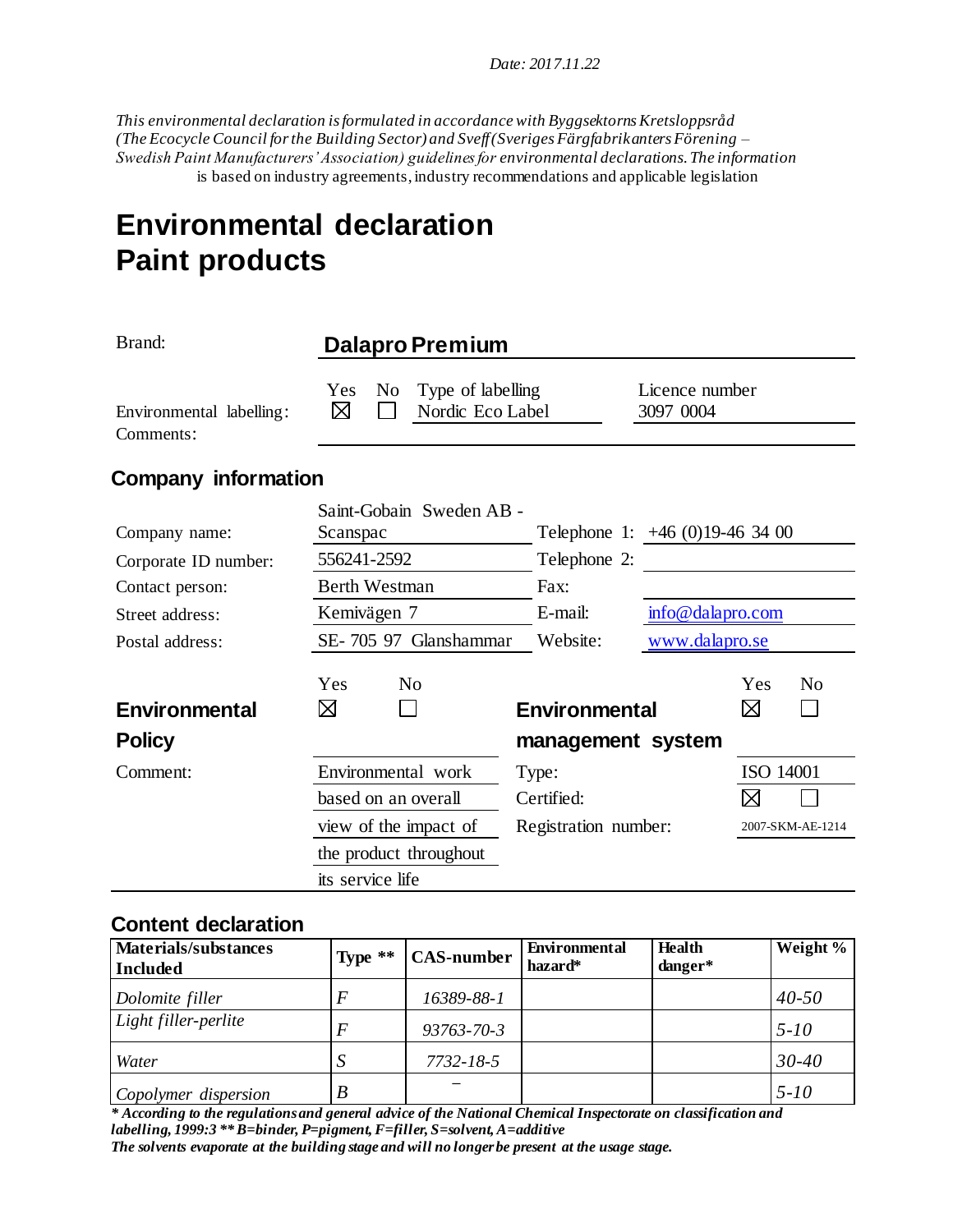## **Environmental impact (production stage)**

| <b>Energy type</b>           |       | Discharge into | per kilo of        | <b>Emission</b> | per kilo of        |
|------------------------------|-------|----------------|--------------------|-----------------|--------------------|
|                              |       | water          | product            | into the air    | product            |
| Coal                         | $\%$  | <b>COD</b>     | $<1.4$ mg/kg       | CO <sub>2</sub> | No information $*$ |
| Water                        | $\%$  | <b>BOD</b>     | $< 0.3$ mg/kg      | CO              | No information*    |
| Oil                          | $\%$  | P              | $<$ 0,1 µg/kg      | $SO_{x}$        | No information*    |
| Gas                          | $\%$  | N              | $< 0.8$ mg/kg      | $NO_{x}$        | No information*    |
| Electricity                  | 100%  | Heavy metals   | $<$ 0,1 $\mu$ g/kg | Dust            | No information*    |
| <b>Biofuel</b>               | $\%$  |                |                    | Ammonia         | No information*    |
| Own                          | $\%$  |                |                    | VOC total**     | No information*    |
|                              | $\%$  |                |                    |                 |                    |
| Total use of<br>energy $***$ | 0,040 |                |                    |                 |                    |

*\* Not relevant*

*\*\* Volatile organic substances*

*\*\*\* KWh per kilo produced product*

#### **Raw material stage**

There is no information for raw materials.

### **Source of raw materials/input goods**

|                                                                                                   | Scandinavia (%)                                                                 |                                             | Rest of Europe (%)                               | Other $(\% )$ |  |
|---------------------------------------------------------------------------------------------------|---------------------------------------------------------------------------------|---------------------------------------------|--------------------------------------------------|---------------|--|
| Region of origin of the raw materials<br>(Total for the manufacturing unit)                       | 90                                                                              |                                             | 5                                                | 5             |  |
| <b>Production stage</b>                                                                           |                                                                                 |                                             |                                                  |               |  |
| Does production generate residual products?                                                       |                                                                                 | Yes                                         | $No\boxtimes$                                    |               |  |
| If yes, how are these dealt with:                                                                 |                                                                                 |                                             |                                                  |               |  |
| Is any hazardous waste generated during production?                                               |                                                                                 | $Yes\Box$                                   | $No\boxtimes$                                    |               |  |
| If yes, how is this dealt with:                                                                   |                                                                                 |                                             |                                                  |               |  |
| EWC code:                                                                                         |                                                                                 | 08 04 10 Waste adhesives and sealants       |                                                  |               |  |
|                                                                                                   |                                                                                 | 20 01 28 Paints, inks, adhesives and resins |                                                  |               |  |
| Distribution of product<br><b>Production location and country</b><br>Most common transport method | Glanshammar, Sweden<br><b>Truck 100%</b><br>Ship                                |                                             | Plane<br>Train                                   | Other         |  |
| (%):                                                                                              |                                                                                 |                                             |                                                  |               |  |
| Forms of distribution<br>Special forms of delivery                                                | Via warehouse: $\boxtimes$<br>Bulk: $\vert \ \vert$<br>Large packs: $\boxtimes$ |                                             | Direct to customer $\lceil$<br>One-off packages: | Other:        |  |
| Packaging                                                                                         |                                                                                 |                                             |                                                  |               |  |
| Types of material used:                                                                           | Plastic                                                                         |                                             |                                                  |               |  |
|                                                                                                   |                                                                                 |                                             |                                                  |               |  |